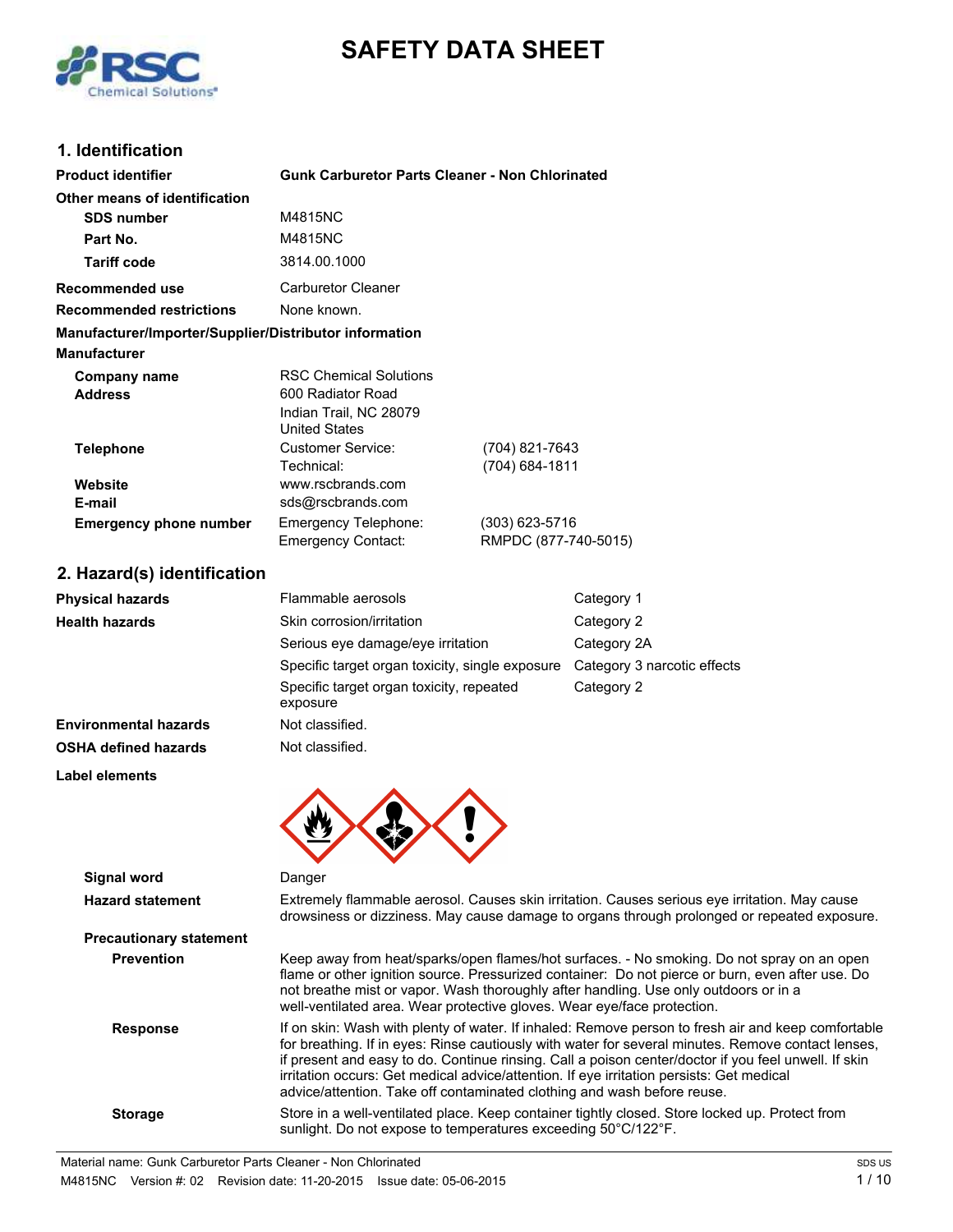# **3. Composition/information on ingredients**

**Mixtures**

| <b>Chemical name</b>                                  | Common name and synonyms | <b>CAS number</b> | %            |
|-------------------------------------------------------|--------------------------|-------------------|--------------|
| 2-PROPANONE                                           |                          | 67-64-1           | $70 - 80$    |
| Distillates (petroleum),<br><b>Hydrotreated Light</b> |                          | 64742-47-8        | $10 - 520$   |
| BENZENE, DIMETHYL                                     |                          | 1330-20-7         | $5 - 510$    |
| Carbon Dioxide                                        |                          | 124-38-9          | $5 - 5 = 10$ |

\*Designates that a specific chemical identity and/or percentage of composition has been withheld as a trade secret.

| 4. First-aid measures                                                        |                                                                                                                                                                                                                                                                                                                                                                                    |
|------------------------------------------------------------------------------|------------------------------------------------------------------------------------------------------------------------------------------------------------------------------------------------------------------------------------------------------------------------------------------------------------------------------------------------------------------------------------|
| <b>Inhalation</b>                                                            | Remove victim to fresh air and keep at rest in a position comfortable for breathing. Call a POISON<br>CENTER or doctor/physician if you feel unwell.                                                                                                                                                                                                                               |
| <b>Skin contact</b>                                                          | Remove contaminated clothing. Wash with plenty of soap and water. If skin irritation occurs: Get<br>medical advice/attention. Wash contaminated clothing before reuse.                                                                                                                                                                                                             |
| Eye contact                                                                  | Immediately flush eyes with plenty of water for at least 15 minutes. Remove contact lenses, if<br>present and easy to do. Continue rinsing. Get medical attention if irritation develops and persists.                                                                                                                                                                             |
| Ingestion                                                                    | In the unlikely event of swallowing contact a physician or poison control center. Rinse mouth. Do<br>not induce vomiting without advice from poison control center. If vomiting occurs, keep head low<br>so that stomach content doesn't get into the lungs.                                                                                                                       |
| <b>Most important</b><br>symptoms/effects, acute and<br>delayed              | May cause drowsiness and dizziness. Headache. Nausea, vomiting. Severe eye irritation.<br>Symptoms may include stinging, tearing, redness, swelling, and blurred vision. Skin irritation. May<br>cause redness and pain. Prolonged exposure may cause chronic effects.                                                                                                             |
| Indication of immediate<br>medical attention and special<br>treatment needed | Provide general supportive measures and treat symptomatically. Keep victim under observation.<br>Symptoms may be delayed.                                                                                                                                                                                                                                                          |
| <b>General information</b>                                                   | If you feel unwell, seek medical advice (show the label where possible). Ensure that medical<br>personnel are aware of the material(s) involved, and take precautions to protect themselves.                                                                                                                                                                                       |
| 5. Fire-fighting measures                                                    |                                                                                                                                                                                                                                                                                                                                                                                    |
| Suitable extinguishing media                                                 | Powder. Alcohol resistant foam. Dry chemicals. Carbon dioxide (CO2).                                                                                                                                                                                                                                                                                                               |
| Unsuitable extinguishing<br>media                                            | Do not use water jet as an extinguisher, as this will spread the fire.                                                                                                                                                                                                                                                                                                             |
| Specific hazards arising from<br>the chemical                                | Contents under pressure. Pressurized container may explode when exposed to heat or flame.<br>During fire, gases hazardous to health may be formed.                                                                                                                                                                                                                                 |
| Special protective equipment<br>and precautions for firefighters             | Firefighters must use standard protective equipment including flame retardant coat, helmet with<br>face shield, gloves, rubber boots, and in enclosed spaces, SCBA.                                                                                                                                                                                                                |
| <b>Fire fighting</b><br>equipment/instructions                               | Move containers from fire area if you can do so without risk. Cool containers exposed to heat with<br>water spray and remove container, if no risk is involved. Containers should be cooled with water to<br>prevent vapor pressure build up. For massive fire in cargo area, use unmanned hose holder or<br>monitor nozzles, if possible. If not, withdraw and let fire burn out. |
| <b>Specific methods</b>                                                      | Use standard firefighting procedures and consider the hazards of other involved materials. Move<br>containers from fire area if you can do so without risk. In the event of fire and/or explosion do not<br>breathe fumes.                                                                                                                                                         |
| <b>General fire hazards</b>                                                  | Extremely flammable aerosol. Combustible.                                                                                                                                                                                                                                                                                                                                          |

## **6. Accidental release measures**

Keep unnecessary personnel away. Keep people away from and upwind of spill/leak. Wear appropriate protective equipment and clothing during clean-up. Do not breathe mist or vapor. Do not touch damaged containers or spilled material unless wearing appropriate protective clothing. Ventilate closed spaces before entering them. Local authorities should be advised if significant spillages cannot be contained. For personal protection, see section 8 of the SDS. **Personal precautions, protective equipment and emergency procedures**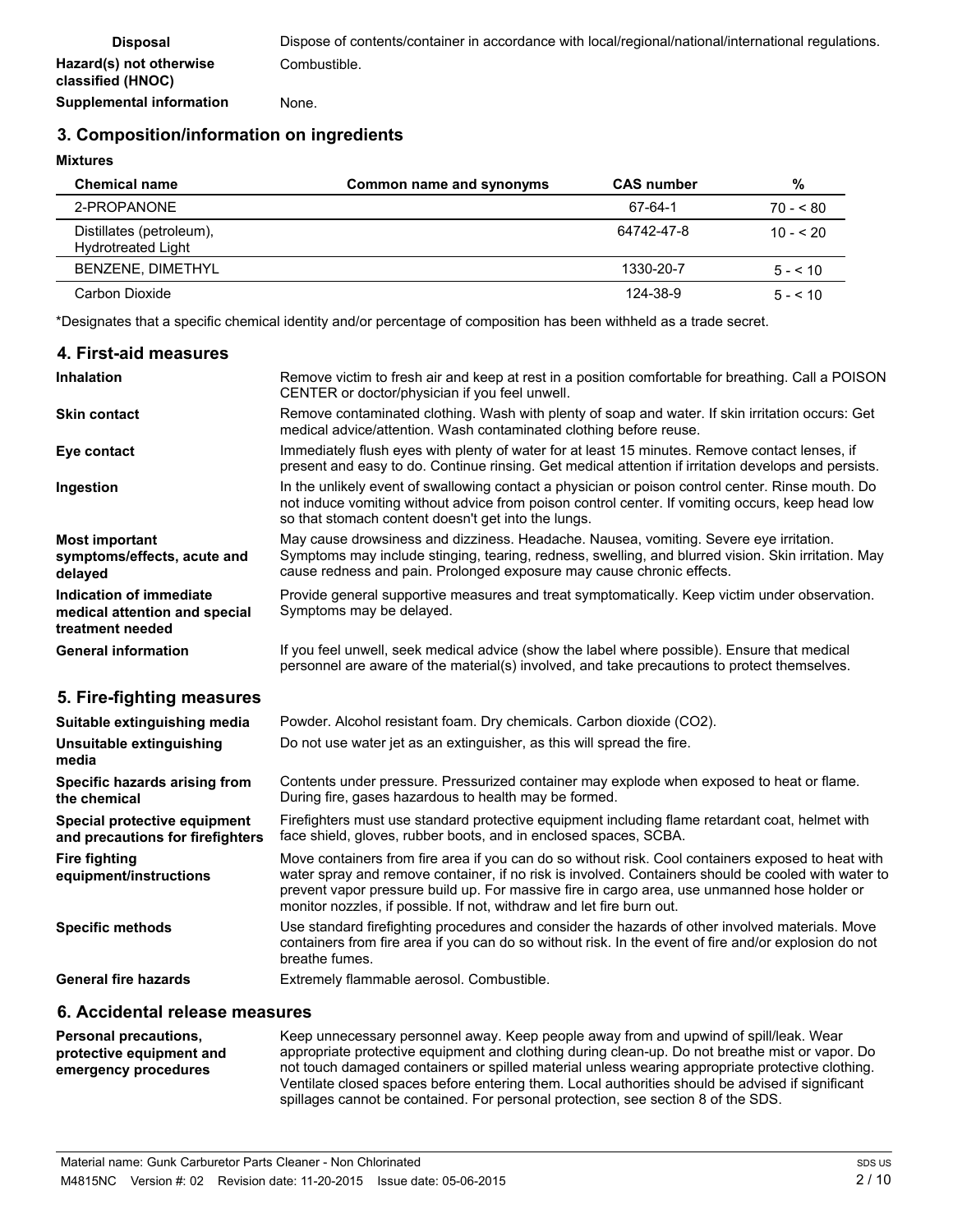| <b>Methods and materials for</b><br>containment and cleaning up | Refer to attached safety data sheets and/or instructions for use. Keep combustibles (wood, paper,<br>oil, etc.) away from spilled material. Stop leak if you can do so without risk. Move the cylinder to a<br>safe and open area if the leak is irreparable. Use water spray to reduce vapors or divert vapor<br>cloud drift. Cover with plastic sheet to prevent spreading. Absorb in vermiculite, dry sand or earth<br>and place into containers. Following product recovery, flush area with water.                                                                                                                                                                                                                                                                           |
|-----------------------------------------------------------------|-----------------------------------------------------------------------------------------------------------------------------------------------------------------------------------------------------------------------------------------------------------------------------------------------------------------------------------------------------------------------------------------------------------------------------------------------------------------------------------------------------------------------------------------------------------------------------------------------------------------------------------------------------------------------------------------------------------------------------------------------------------------------------------|
|                                                                 | Small Spills: Wipe up with absorbent material (e.g. cloth, fleece). Clean surface thoroughly to<br>remove residual contamination. For waste disposal, see section 13 of the SDS.                                                                                                                                                                                                                                                                                                                                                                                                                                                                                                                                                                                                  |
| <b>Environmental precautions</b>                                | Avoid discharge into drains, water courses or onto the ground.                                                                                                                                                                                                                                                                                                                                                                                                                                                                                                                                                                                                                                                                                                                    |
| 7. Handling and storage                                         |                                                                                                                                                                                                                                                                                                                                                                                                                                                                                                                                                                                                                                                                                                                                                                                   |
| <b>Precautions for safe handling</b>                            | Pressurized container: Do not pierce or burn, even after use. Do not use if spray button is missing<br>or defective. Do not spray on a naked flame or any other incandescent material. Do not smoke<br>while using or until sprayed surface is thoroughly dry. Do not cut, weld, solder, drill, grind, or<br>expose containers to heat, flame, sparks, or other sources of ignition. All equipment used when<br>handling the product must be grounded. Do not re-use empty containers. Do not breathe mist or<br>vapor. Avoid contact with eyes, skin, and clothing. Avoid prolonged or repeated contact with skin.<br>Avoid prolonged exposure. Use only in well-ventilated areas. Wear appropriate personal protective<br>equipment. Observe good industrial hygiene practices. |
| Conditions for safe storage,<br>including any incompatibilities | Level 2 Aerosol.                                                                                                                                                                                                                                                                                                                                                                                                                                                                                                                                                                                                                                                                                                                                                                  |
|                                                                 | Store locked up. Pressurized container. Protect from sunlight and do not expose to temperatures<br>exceeding 50°C/122 °F. Do not puncture, incinerate or crush. Do not handle or store near an open<br>flame, heat or other sources of ignition. This material can accumulate static charge which may<br>cause spark and become an ignition source. Keep out of the reach of children. Store away from<br>incompatible materials (see Section 10 of the SDS).                                                                                                                                                                                                                                                                                                                     |

# **8. Exposure controls/personal protection**

### **Occupational exposure limits**

# **US. OSHA Table Z-1 Limits for Air Contaminants (29 CFR 1910.1000)**

| <b>Components</b>                           | Type        | Value        |  |
|---------------------------------------------|-------------|--------------|--|
| 2-PROPANONE (CAS<br>$67-64-1)$              | PEL         | 2400 mg/m3   |  |
|                                             |             | 1000 ppm     |  |
| BENZENE, DIMETHYL<br>(CAS 1330-20-7)        | <b>PEL</b>  | 435 mg/m3    |  |
|                                             |             | 100 ppm      |  |
| Carbon Dioxide (CAS<br>$124 - 38 - 9$       | <b>PEL</b>  | 9000 mg/m3   |  |
|                                             |             | 5000 ppm     |  |
| <b>US. ACGIH Threshold Limit Values</b>     |             |              |  |
| <b>Components</b>                           | <b>Type</b> | <b>Value</b> |  |
| 2-PROPANONE (CAS<br>$67-64-1)$              | <b>STEL</b> | 750 ppm      |  |
|                                             | <b>TWA</b>  | 500 ppm      |  |
| BENZENE, DIMETHYL<br>(CAS 1330-20-7)        | <b>STEL</b> | $150$ ppm    |  |
|                                             | <b>TWA</b>  | $100$ ppm    |  |
| Carbon Dioxide (CAS<br>$124 - 38 - 9$       | <b>STEL</b> | 30000 ppm    |  |
|                                             | <b>TWA</b>  | 5000 ppm     |  |
| US. NIOSH: Pocket Guide to Chemical Hazards |             |              |  |
| <b>Components</b>                           | <b>Type</b> | <b>Value</b> |  |
| 2-PROPANONE (CAS<br>$67-64-1)$              | <b>TWA</b>  | 590 mg/m3    |  |
|                                             |             | 250 ppm      |  |
| Carbon Dioxide (CAS<br>$124 - 38 - 9$       | <b>STEL</b> | 54000 mg/m3  |  |
|                                             |             | 30000 ppm    |  |
|                                             | <b>TWA</b>  | 9000 mg/m3   |  |
|                                             |             | 5000 ppm     |  |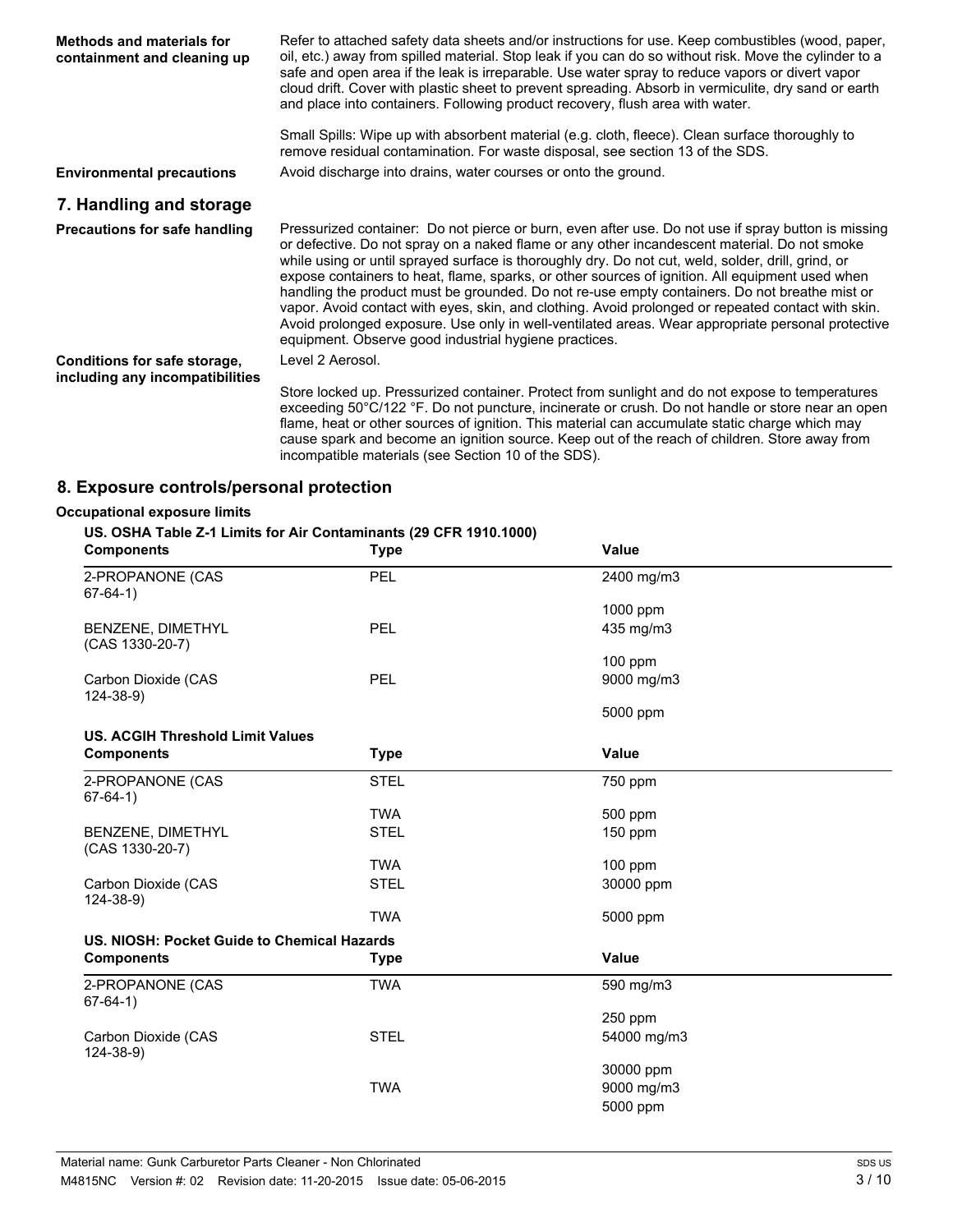| US. NIOSH: Pocket Guide to Chemical Hazards<br><b>Components</b>          | Type                                                                                     |                         | <b>Value</b>           |                                                                                                                                                                                                                                                                                                                                                                                                                                                                                                  |  |
|---------------------------------------------------------------------------|------------------------------------------------------------------------------------------|-------------------------|------------------------|--------------------------------------------------------------------------------------------------------------------------------------------------------------------------------------------------------------------------------------------------------------------------------------------------------------------------------------------------------------------------------------------------------------------------------------------------------------------------------------------------|--|
| Distillates (petroleum),<br><b>Hydrotreated Light (CAS</b><br>64742-47-8) | <b>TWA</b>                                                                               |                         |                        | 100 mg/m3                                                                                                                                                                                                                                                                                                                                                                                                                                                                                        |  |
| <b>Biological limit values</b>                                            |                                                                                          |                         |                        |                                                                                                                                                                                                                                                                                                                                                                                                                                                                                                  |  |
| <b>ACGIH Biological Exposure Indices</b>                                  |                                                                                          |                         |                        |                                                                                                                                                                                                                                                                                                                                                                                                                                                                                                  |  |
| <b>Components</b>                                                         | Value                                                                                    | <b>Determinant</b>      | <b>Specimen</b>        | <b>Sampling Time</b>                                                                                                                                                                                                                                                                                                                                                                                                                                                                             |  |
| 2-PROPANONE (CAS<br>$67-64-1)$                                            | 50 mg/l                                                                                  | Acetone                 | Urine                  | $\star$                                                                                                                                                                                                                                                                                                                                                                                                                                                                                          |  |
| BENZENE, DIMETHYL<br>(CAS 1330-20-7)                                      | $1.5$ g/g                                                                                | Methylhippuric<br>acids | Creatinine in<br>urine |                                                                                                                                                                                                                                                                                                                                                                                                                                                                                                  |  |
| * - For sampling details, please see the source document.                 |                                                                                          |                         |                        |                                                                                                                                                                                                                                                                                                                                                                                                                                                                                                  |  |
| Appropriate engineering<br>controls                                       |                                                                                          |                         |                        | Good general ventilation (typically 10 air changes per hour) should be used. Ventilation rates<br>should be matched to conditions. If applicable, use process enclosures, local exhaust ventilation,<br>or other engineering controls to maintain airborne levels below recommended exposure limits. If<br>exposure limits have not been established, maintain airborne levels to an acceptable level. Eye<br>wash facilities and emergency shower must be available when handling this product. |  |
| Individual protection measures, such as personal protective equipment     |                                                                                          |                         |                        |                                                                                                                                                                                                                                                                                                                                                                                                                                                                                                  |  |
| <b>Eye/face protection</b>                                                | Chemical respirator with organic vapor cartridge and full facepiece.                     |                         |                        |                                                                                                                                                                                                                                                                                                                                                                                                                                                                                                  |  |
| <b>Skin protection</b>                                                    |                                                                                          |                         |                        |                                                                                                                                                                                                                                                                                                                                                                                                                                                                                                  |  |
| <b>Hand protection</b>                                                    | supplier.                                                                                |                         |                        | Wear appropriate chemical resistant gloves. Suitable gloves can be recommended by the glove                                                                                                                                                                                                                                                                                                                                                                                                      |  |
| Other                                                                     | Wear appropriate chemical resistant clothing. Use of an impervious apron is recommended. |                         |                        |                                                                                                                                                                                                                                                                                                                                                                                                                                                                                                  |  |
| <b>Respiratory protection</b>                                             | Chemical respirator with organic vapor cartridge and full facepiece.                     |                         |                        |                                                                                                                                                                                                                                                                                                                                                                                                                                                                                                  |  |
| <b>Thermal hazards</b>                                                    | Wear appropriate thermal protective clothing, when necessary.                            |                         |                        |                                                                                                                                                                                                                                                                                                                                                                                                                                                                                                  |  |
| General hygiene<br>considerations                                         | clothing and protective equipment to remove contaminants.                                |                         |                        | When using do not smoke. Always observe good personal hygiene measures, such as washing<br>after handling the material and before eating, drinking, and/or smoking. Routinely wash work                                                                                                                                                                                                                                                                                                          |  |
| 9. Physical and chemical properties                                       |                                                                                          |                         |                        |                                                                                                                                                                                                                                                                                                                                                                                                                                                                                                  |  |

| Appearance                                   | Clear. Liquid.                                |  |
|----------------------------------------------|-----------------------------------------------|--|
| <b>Physical state</b>                        | Liquid.                                       |  |
| Form                                         | Aerosol.                                      |  |
| Color                                        | <b>Colorless</b>                              |  |
| Odor                                         | Solvent.odor                                  |  |
| Odor threshold                               | Not available.                                |  |
| рH                                           | Not available.                                |  |
| Melting point/freezing point                 | -138.46 °F (-94.7 °C) estimated               |  |
| Initial boiling point and boiling<br>range   | 133 °F (56.11 °C)                             |  |
| <b>Flash point</b>                           | -20.0 °F (-28.9 °C) Pensky-Martens Closed Cup |  |
| <b>Evaporation rate</b>                      | $> 1$ BuAc                                    |  |
| Flammability (solid, gas)                    | Not applicable.                               |  |
| Upper/lower flammability or explosive limits |                                               |  |
| <b>Flammability limit - lower</b><br>(%)     | 0.7 % estimated                               |  |
| <b>Flammability limit - upper</b><br>(%)     | 12.8 % estimated                              |  |
| Explosive limit - lower (%)                  | Not available.                                |  |
| Explosive limit - upper (%)                  | Not available.                                |  |
| Vapor pressure                               | 4731.35 hPa estimated                         |  |
| <b>Vapor density</b>                         | Not available.                                |  |
| <b>Relative density</b>                      | Not available.                                |  |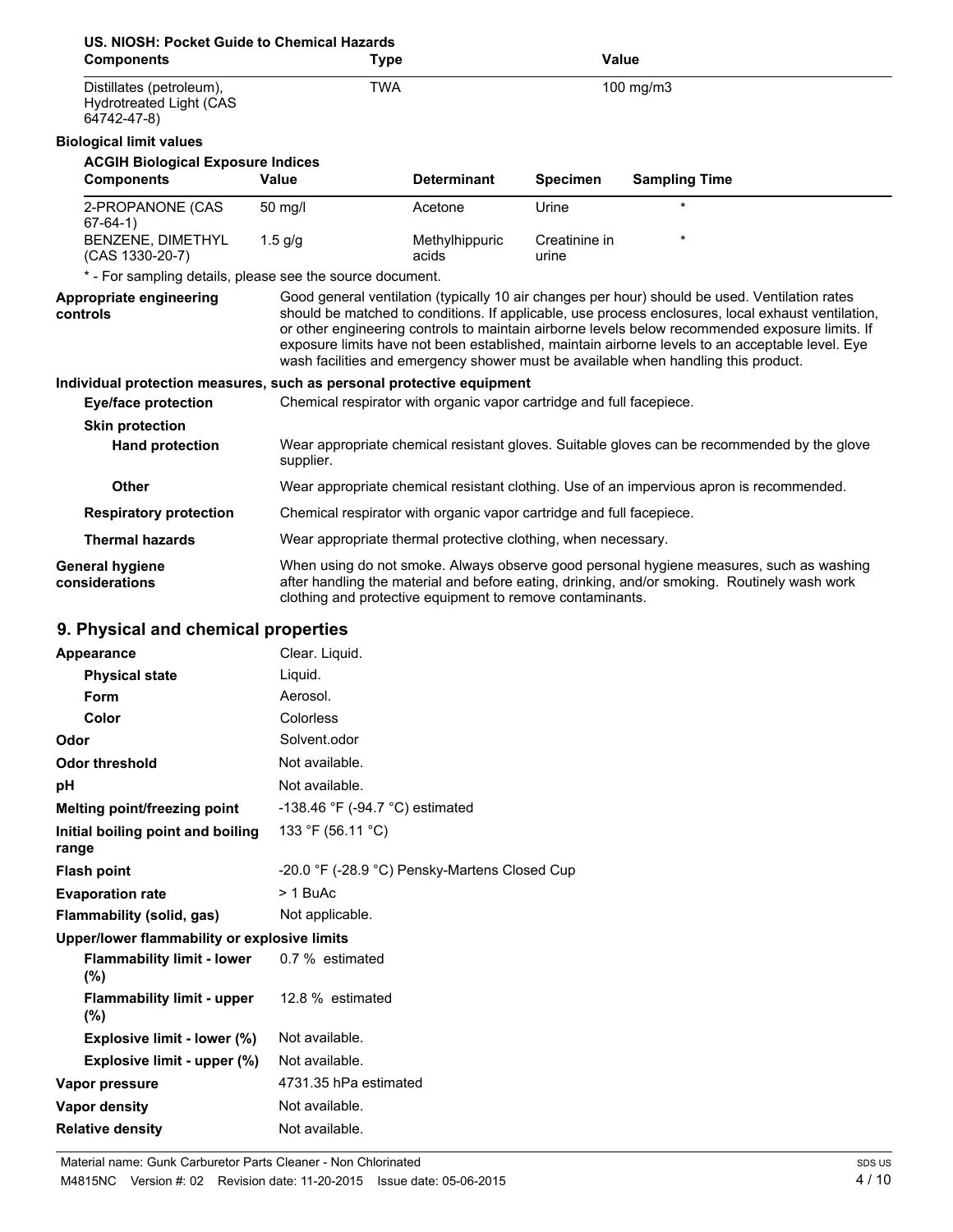| Solubility(ies)                                   |                           |
|---------------------------------------------------|---------------------------|
| Solubility (water)                                | Not available.            |
| <b>Partition coefficient</b><br>(n-octanol/water) | Not available.            |
| <b>Auto-ignition temperature</b>                  | 410 °F (210 °C) estimated |
| <b>Decomposition temperature</b>                  | Not available.            |
| Viscosity                                         | Not available.            |
| <b>Other information</b>                          |                           |
| <b>Density</b>                                    | 6.67 lbs/gal              |
| <b>Explosive properties</b>                       | Not explosive.            |
| <b>Flammability class</b>                         | Flammable IA estimated    |
| <b>Heat of combustion (NFPA)</b><br>30B)          | 27.35 kJ/g estimated      |
| <b>Oxidizing properties</b>                       | Not oxidizing.            |
| <b>Percent volatile</b>                           | 100 $%$                   |
| <b>Specific gravity</b>                           | 0.8                       |
| VOC (Weight %)                                    | $< 10 \%$ w/w             |
|                                                   |                           |

# **10. Stability and reactivity**

| <b>Reactivity</b>                            | The product is stable and non-reactive under normal conditions of use, storage and transport. |
|----------------------------------------------|-----------------------------------------------------------------------------------------------|
| <b>Chemical stability</b>                    | Material is stable under normal conditions.                                                   |
| <b>Possibility of hazardous</b><br>reactions | No dangerous reaction known under conditions of normal use.                                   |
| <b>Conditions to avoid</b>                   | Avoid temperatures exceeding the flash point. Contact with incompatible materials.            |
| Incompatible materials                       | Strong acids. Acids. Strong oxidizing agents. Aluminum. Halogens.                             |
| <b>Hazardous decomposition</b><br>products   | No hazardous decomposition products are known.                                                |

# **11. Toxicological information**

### **Information on likely routes of exposure**

| <b>Inhalation</b>                                                                  | May cause damage to organs through prolonged or repeated exposure by inhalation. May cause<br>drowsiness and dizziness. Headache. Nausea, vomiting.                                                                      |
|------------------------------------------------------------------------------------|--------------------------------------------------------------------------------------------------------------------------------------------------------------------------------------------------------------------------|
| <b>Skin contact</b>                                                                | Causes skin irritation.                                                                                                                                                                                                  |
| Eye contact                                                                        | Causes serious eve irritation.                                                                                                                                                                                           |
| Ingestion                                                                          | Expected to be a low ingestion hazard.                                                                                                                                                                                   |
| Symptoms related to the<br>physical, chemical and<br>toxicological characteristics | Headache. May cause drowsiness and dizziness. Nausea, vomiting. Severe eye irritation.<br>Symptoms may include stinging, tearing, redness, swelling, and blurred vision. Skin irritation. May<br>cause redness and pain. |

### **Information on toxicological effects**

| <b>Acute toxicity</b>     | Narcotic effects. |                     |
|---------------------------|-------------------|---------------------|
| <b>Components</b>         | <b>Species</b>    | <b>Test Results</b> |
| 2-PROPANONE (CAS 67-64-1) |                   |                     |
| <b>Acute</b>              |                   |                     |
| <b>Dermal</b>             |                   |                     |
| LD50                      | Rabbit            | 20000 mg/kg         |
|                           |                   | 20 ml/kg            |
| <b>Inhalation</b>         |                   |                     |
| LC50                      | Rat               | 76 mg/l, 4 Hours    |
|                           |                   | 50.1 mg/l, 8 Hours  |
| Oral                      |                   |                     |
| LD50                      | Mouse             | 3000 mg/kg          |
|                           | Rabbit            | 5340 mg/kg          |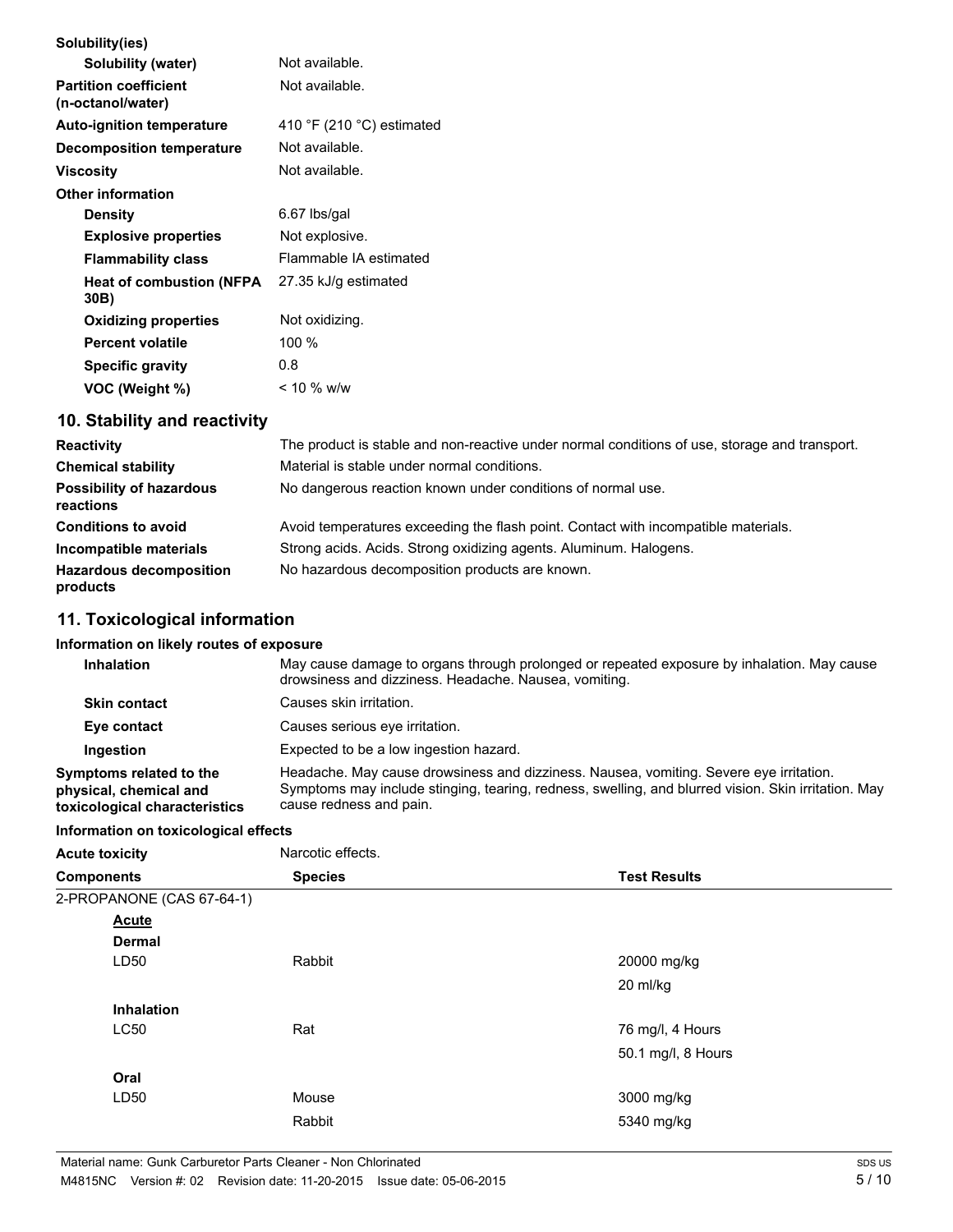| <b>Components</b>                                     | <b>Species</b>                                                                                                                                                                                        | <b>Test Results</b>                                                             |  |
|-------------------------------------------------------|-------------------------------------------------------------------------------------------------------------------------------------------------------------------------------------------------------|---------------------------------------------------------------------------------|--|
|                                                       | Rat                                                                                                                                                                                                   | 5800 mg/kg                                                                      |  |
| BENZENE, DIMETHYL (CAS 1330-20-7)                     |                                                                                                                                                                                                       |                                                                                 |  |
| Acute                                                 |                                                                                                                                                                                                       |                                                                                 |  |
| Dermal                                                |                                                                                                                                                                                                       |                                                                                 |  |
| LD50                                                  | Rabbit                                                                                                                                                                                                | > 43 g/kg                                                                       |  |
| <b>Inhalation</b>                                     |                                                                                                                                                                                                       |                                                                                 |  |
| <b>LC50</b>                                           | Mouse                                                                                                                                                                                                 | 3907 mg/l, 6 Hours                                                              |  |
|                                                       | Rat                                                                                                                                                                                                   | 6350 mg/l, 4 Hours                                                              |  |
| Oral                                                  |                                                                                                                                                                                                       |                                                                                 |  |
| LD50                                                  | Mouse                                                                                                                                                                                                 | 1590 mg/kg                                                                      |  |
|                                                       | Rat                                                                                                                                                                                                   | 3523 - 8600 mg/kg                                                               |  |
|                                                       | * Estimates for product may be based on additional component data not shown.                                                                                                                          |                                                                                 |  |
| <b>Skin corrosion/irritation</b>                      | Causes skin irritation.                                                                                                                                                                               |                                                                                 |  |
| Serious eye damage/eye<br>irritation                  | Causes serious eye irritation.                                                                                                                                                                        |                                                                                 |  |
| Respiratory or skin sensitization                     |                                                                                                                                                                                                       |                                                                                 |  |
| <b>Respiratory sensitization</b>                      | Not a respiratory sensitizer.                                                                                                                                                                         |                                                                                 |  |
| <b>Skin sensitization</b>                             | This product is not expected to cause skin sensitization.                                                                                                                                             |                                                                                 |  |
| Germ cell mutagenicity                                | No data available to indicate product or any components present at greater than 0.1% are<br>mutagenic or genotoxic.                                                                                   |                                                                                 |  |
| Carcinogenicity                                       |                                                                                                                                                                                                       | This product is not considered to be a carcinogen by IARC, ACGIH, NTP, or OSHA. |  |
|                                                       | IARC Monographs. Overall Evaluation of Carcinogenicity                                                                                                                                                |                                                                                 |  |
| BENZENE, DIMETHYL (CAS 1330-20-7)<br>Not listed.      | OSHA Specifically Regulated Substances (29 CFR 1910.1001-1050)                                                                                                                                        | 3 Not classifiable as to carcinogenicity to humans.                             |  |
| <b>Reproductive toxicity</b>                          | Components in this product have been shown to cause birth defects and reproductive disorders in<br>laboratory animals.                                                                                |                                                                                 |  |
| Specific target organ toxicity -<br>single exposure   | May cause drowsiness and dizziness.                                                                                                                                                                   |                                                                                 |  |
| Specific target organ toxicity -<br>repeated exposure | May cause damage to organs through prolonged or repeated exposure.                                                                                                                                    |                                                                                 |  |
| <b>Aspiration hazard</b>                              | Not an aspiration hazard.                                                                                                                                                                             |                                                                                 |  |
| <b>Chronic effects</b>                                | May cause damage to organs through prolonged or repeated exposure. Prolonged inhalation may<br>be harmful.                                                                                            |                                                                                 |  |
| 12. Ecological information                            |                                                                                                                                                                                                       |                                                                                 |  |
| <b>Ecotoxicity</b>                                    | The product is not classified as environmentally hazardous. However, this does not exclude the<br>possibility that large or frequent spills can have a harmful or damaging effect on the environment. |                                                                                 |  |
| <b>Components</b>                                     | <b>Species</b>                                                                                                                                                                                        | <b>Test Results</b>                                                             |  |
| 2-PROPANONE (CAS 67-64-1)                             |                                                                                                                                                                                                       |                                                                                 |  |

| 2-PROPANONE (CAS 67-64-1)         |      |                                                         |                              |  |
|-----------------------------------|------|---------------------------------------------------------|------------------------------|--|
| <b>Aquatic</b>                    |      |                                                         |                              |  |
| Crustacea                         | EC50 | Water flea (Daphnia magna)                              | 21.6 - 23.9 mg/l, 48 hours   |  |
| Fish                              | LC50 | Rainbow trout, donaldson trout<br>(Oncorhynchus mykiss) | 4740 - 6330 mg/l, 96 hours   |  |
| BENZENE, DIMETHYL (CAS 1330-20-7) |      |                                                         |                              |  |
| <b>Aquatic</b>                    |      |                                                         |                              |  |
| Fish                              | LC50 | Bluegill (Lepomis macrochirus)                          | 7.711 - 9.591 mg/l, 96 hours |  |
|                                   |      |                                                         |                              |  |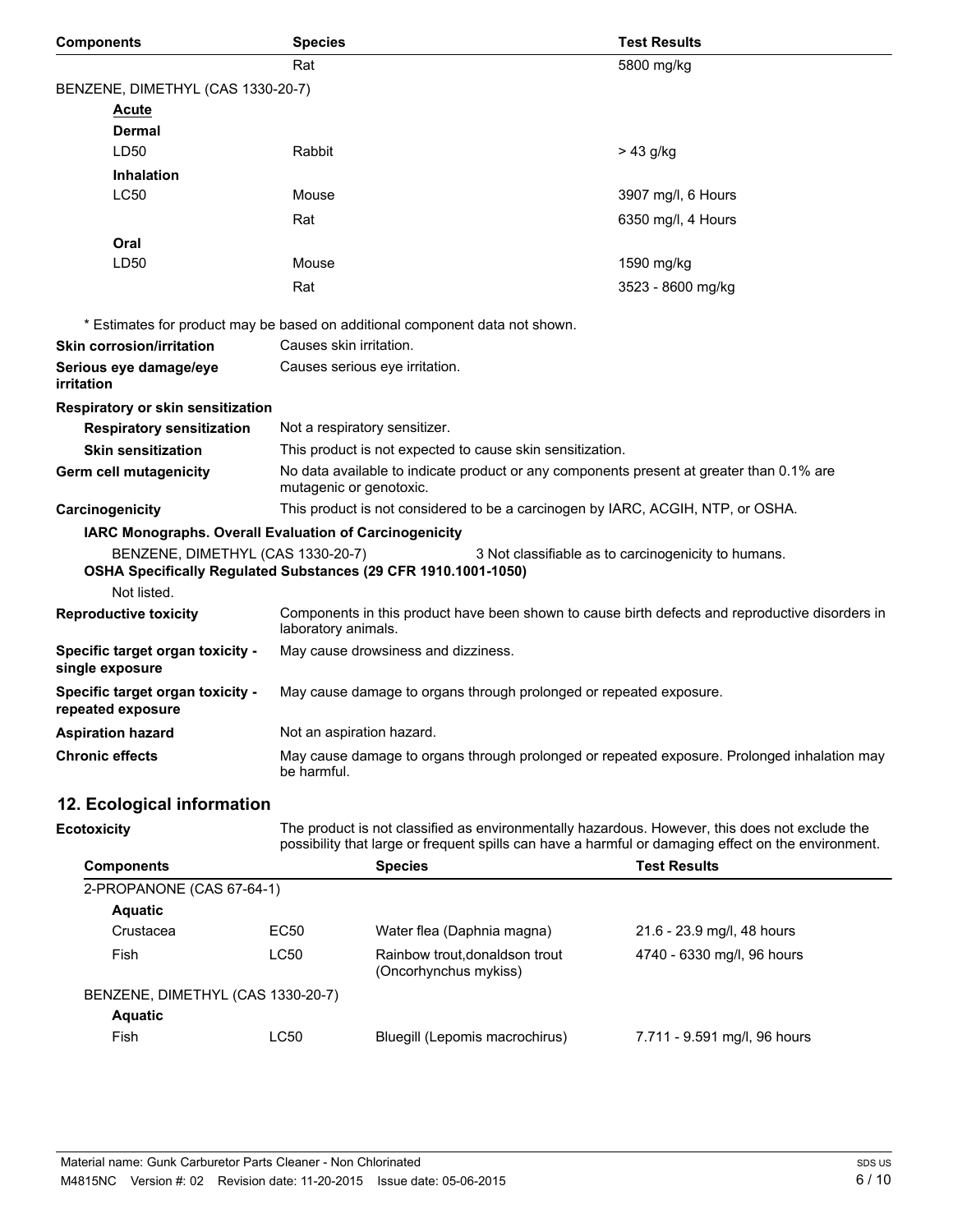| <b>Components</b>                                            |                                                                                                                                                                                                                                                               | <b>Species</b>                                                                                       | <b>Test Results</b>                                                                                                                                                                                 |  |  |
|--------------------------------------------------------------|---------------------------------------------------------------------------------------------------------------------------------------------------------------------------------------------------------------------------------------------------------------|------------------------------------------------------------------------------------------------------|-----------------------------------------------------------------------------------------------------------------------------------------------------------------------------------------------------|--|--|
| Distillates (petroleum), Hydrotreated Light (CAS 64742-47-8) |                                                                                                                                                                                                                                                               |                                                                                                      |                                                                                                                                                                                                     |  |  |
| <b>Aquatic</b>                                               |                                                                                                                                                                                                                                                               |                                                                                                      |                                                                                                                                                                                                     |  |  |
| <b>Fish</b>                                                  | <b>LC50</b>                                                                                                                                                                                                                                                   | Rainbow trout, donaldson trout<br>(Oncorhynchus mykiss)                                              | 2.9 mg/l, 96 hours                                                                                                                                                                                  |  |  |
|                                                              |                                                                                                                                                                                                                                                               | * Estimates for product may be based on additional component data not shown.                         |                                                                                                                                                                                                     |  |  |
| Persistence and degradability                                |                                                                                                                                                                                                                                                               | No data is available on the degradability of this product.                                           |                                                                                                                                                                                                     |  |  |
| <b>Bioaccumulative potential</b>                             |                                                                                                                                                                                                                                                               |                                                                                                      |                                                                                                                                                                                                     |  |  |
| Partition coefficient n-octanol / water (log Kow)            |                                                                                                                                                                                                                                                               |                                                                                                      |                                                                                                                                                                                                     |  |  |
| 2-PROPANONE<br><b>BENZENE, DIMETHYL</b>                      |                                                                                                                                                                                                                                                               | $-0.24$<br>$3.12 - 3.2$                                                                              |                                                                                                                                                                                                     |  |  |
| <b>Mobility in soil</b>                                      |                                                                                                                                                                                                                                                               | No data available.                                                                                   |                                                                                                                                                                                                     |  |  |
| Other adverse effects                                        | No other adverse environmental effects (e.g. ozone depletion, photochemical ozone creation<br>potential, endocrine disruption, global warming potential) are expected from this component.                                                                    |                                                                                                      |                                                                                                                                                                                                     |  |  |
|                                                              |                                                                                                                                                                                                                                                               |                                                                                                      |                                                                                                                                                                                                     |  |  |
| 13. Disposal considerations                                  |                                                                                                                                                                                                                                                               |                                                                                                      |                                                                                                                                                                                                     |  |  |
| <b>Disposal instructions</b>                                 | Collect and reclaim or dispose in sealed containers at licensed waste disposal site. Contents<br>under pressure. Do not puncture, incinerate or crush. Dispose of contents/container in accordance<br>with local/regional/national/international regulations. |                                                                                                      |                                                                                                                                                                                                     |  |  |
| Local disposal regulations                                   |                                                                                                                                                                                                                                                               | Dispose in accordance with all applicable regulations.                                               |                                                                                                                                                                                                     |  |  |
| Hazardous waste code                                         | The waste code should be assigned in discussion between the user, the producer and the waste<br>disposal company.                                                                                                                                             |                                                                                                      |                                                                                                                                                                                                     |  |  |
| Waste from residues / unused<br>products                     | Dispose of in accordance with local regulations. Empty containers or liners may retain some<br>product residues. This material and its container must be disposed of in a safe manner (see:<br>Disposal instructions).                                        |                                                                                                      |                                                                                                                                                                                                     |  |  |
| <b>Contaminated packaging</b>                                |                                                                                                                                                                                                                                                               | disposal. Do not re-use empty containers.                                                            | Since emptied containers may retain product residue, follow label warnings even after container is<br>emptied. Empty containers should be taken to an approved waste handling site for recycling or |  |  |
| 14. Transport information                                    |                                                                                                                                                                                                                                                               |                                                                                                      |                                                                                                                                                                                                     |  |  |
| <b>DOT</b>                                                   |                                                                                                                                                                                                                                                               |                                                                                                      |                                                                                                                                                                                                     |  |  |
| UN number                                                    | Not available.                                                                                                                                                                                                                                                |                                                                                                      |                                                                                                                                                                                                     |  |  |
| UN proper shipping name<br><b>Transport hazard class(es)</b> | <b>Consumer Commodity</b>                                                                                                                                                                                                                                     |                                                                                                      |                                                                                                                                                                                                     |  |  |
| <b>Class</b>                                                 | ORM-D                                                                                                                                                                                                                                                         |                                                                                                      |                                                                                                                                                                                                     |  |  |
| <b>Subsidiary risk</b>                                       |                                                                                                                                                                                                                                                               |                                                                                                      |                                                                                                                                                                                                     |  |  |
| <b>Packing group</b>                                         | Not applicable.                                                                                                                                                                                                                                               | Special precautions for user Read safety instructions, SDS and emergency procedures before handling. |                                                                                                                                                                                                     |  |  |
| <b>Special provisions</b><br><b>Packaging exceptions</b>     | T75, TP5<br>306                                                                                                                                                                                                                                               |                                                                                                      |                                                                                                                                                                                                     |  |  |
| Packaging non bulk                                           | 304                                                                                                                                                                                                                                                           |                                                                                                      |                                                                                                                                                                                                     |  |  |
| Packaging bulk                                               | 314, 315                                                                                                                                                                                                                                                      |                                                                                                      |                                                                                                                                                                                                     |  |  |
| <b>IATA</b>                                                  |                                                                                                                                                                                                                                                               |                                                                                                      |                                                                                                                                                                                                     |  |  |
| <b>UN number</b>                                             | <b>UN1950</b>                                                                                                                                                                                                                                                 |                                                                                                      |                                                                                                                                                                                                     |  |  |
| UN proper shipping name<br><b>Transport hazard class(es)</b> | Aerosol, flammable                                                                                                                                                                                                                                            |                                                                                                      |                                                                                                                                                                                                     |  |  |
| <b>Class</b><br><b>Subsidiary risk</b>                       | 2.1                                                                                                                                                                                                                                                           |                                                                                                      |                                                                                                                                                                                                     |  |  |
| <b>Packing group</b>                                         | Not applicable.                                                                                                                                                                                                                                               |                                                                                                      |                                                                                                                                                                                                     |  |  |
| <b>Environmental hazards</b>                                 | No.                                                                                                                                                                                                                                                           |                                                                                                      |                                                                                                                                                                                                     |  |  |
| <b>Other information</b>                                     |                                                                                                                                                                                                                                                               | Special precautions for user Read safety instructions, SDS and emergency procedures before handling. |                                                                                                                                                                                                     |  |  |
| Passenger and cargo<br>aircraft                              | Forbidden.                                                                                                                                                                                                                                                    |                                                                                                      |                                                                                                                                                                                                     |  |  |
| Cargo aircraft only                                          | Forbidden.                                                                                                                                                                                                                                                    |                                                                                                      |                                                                                                                                                                                                     |  |  |
| <b>IMDG</b>                                                  |                                                                                                                                                                                                                                                               |                                                                                                      |                                                                                                                                                                                                     |  |  |
| <b>UN number</b>                                             | <b>UN1950</b>                                                                                                                                                                                                                                                 |                                                                                                      |                                                                                                                                                                                                     |  |  |
| UN proper shipping name                                      | Aerosols                                                                                                                                                                                                                                                      |                                                                                                      |                                                                                                                                                                                                     |  |  |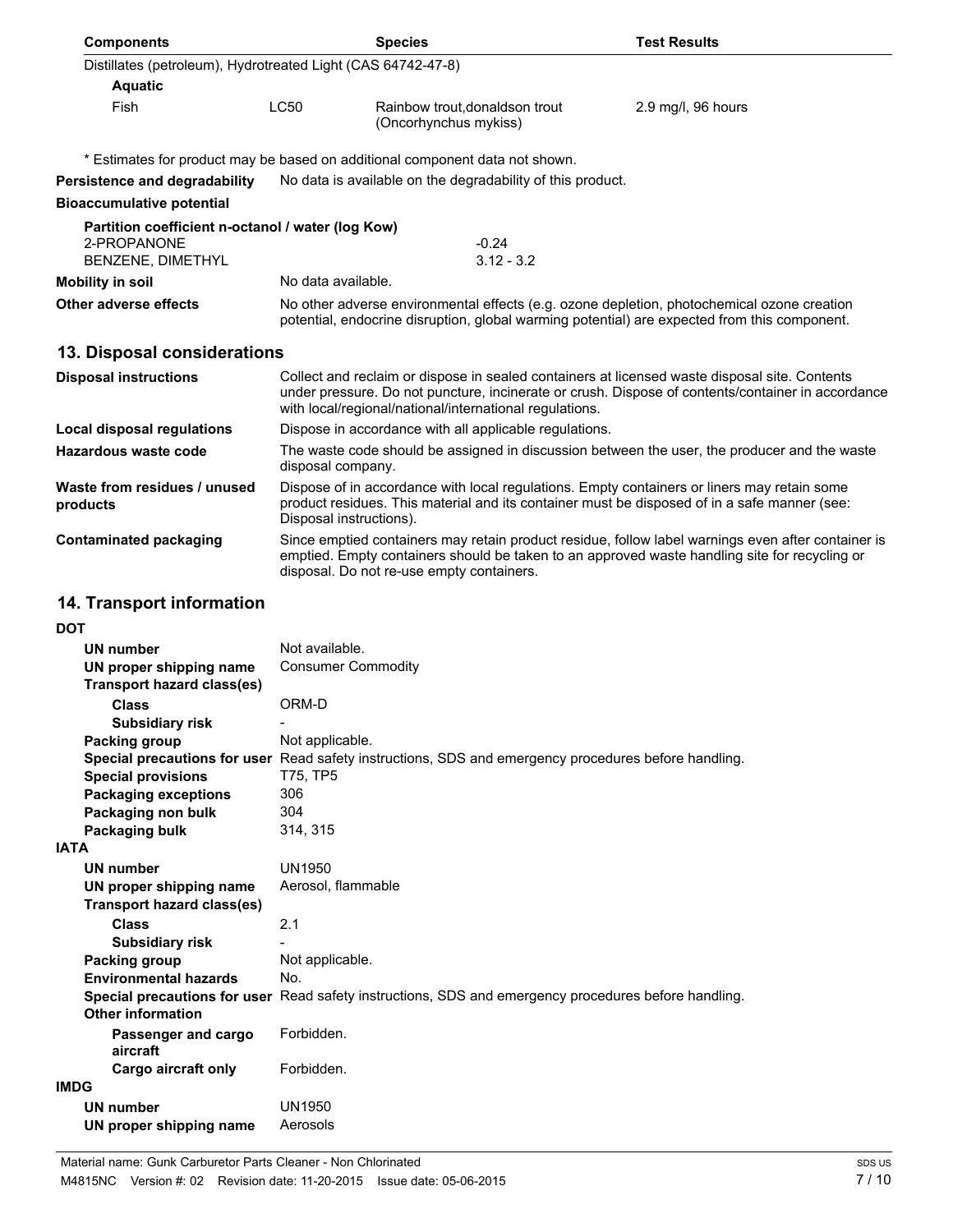| <b>Transport hazard class(es)</b>                                                                                                                                                      |                                                                                                                       |                    |                                                                                    |
|----------------------------------------------------------------------------------------------------------------------------------------------------------------------------------------|-----------------------------------------------------------------------------------------------------------------------|--------------------|------------------------------------------------------------------------------------|
| <b>Class</b>                                                                                                                                                                           | 2                                                                                                                     |                    |                                                                                    |
| <b>Subsidiary risk</b>                                                                                                                                                                 |                                                                                                                       |                    |                                                                                    |
| <b>Packing group</b>                                                                                                                                                                   | Not applicable.                                                                                                       |                    |                                                                                    |
| <b>Environmental hazards</b>                                                                                                                                                           |                                                                                                                       |                    |                                                                                    |
| <b>Marine pollutant</b>                                                                                                                                                                | No.                                                                                                                   |                    |                                                                                    |
| EmS                                                                                                                                                                                    | $F-D, S-U$                                                                                                            |                    |                                                                                    |
| Special precautions for user Read safety instructions, SDS and emergency procedures before handling.<br>Transport in bulk according to<br>Annex II of MARPOL 73/78 and<br>the IBC Code | Not established.                                                                                                      |                    |                                                                                    |
| <b>IATA; IMDG</b>                                                                                                                                                                      |                                                                                                                       |                    |                                                                                    |
|                                                                                                                                                                                        |                                                                                                                       |                    |                                                                                    |
| 15. Regulatory information<br><b>US federal regulations</b>                                                                                                                            |                                                                                                                       |                    | This product is a "Hazardous Chemical" as defined by the OSHA Hazard Communication |
|                                                                                                                                                                                        | Standard, 29 CFR 1910.1200.                                                                                           |                    |                                                                                    |
| TSCA Section 12(b) Export Notification (40 CFR 707, Subpt. D)                                                                                                                          |                                                                                                                       |                    |                                                                                    |
| Not regulated.                                                                                                                                                                         |                                                                                                                       |                    |                                                                                    |
| <b>CERCLA Hazardous Substance List (40 CFR 302.4)</b>                                                                                                                                  |                                                                                                                       |                    |                                                                                    |
| 2-PROPANONE (CAS 67-64-1)<br>BENZENE, DIMETHYL (CAS 1330-20-7)<br><b>SARA 304 Emergency release notification</b>                                                                       |                                                                                                                       | Listed.<br>Listed. |                                                                                    |
| Not regulated.                                                                                                                                                                         |                                                                                                                       |                    |                                                                                    |
| OSHA Specifically Regulated Substances (29 CFR 1910.1001-1050)<br>Not listed.                                                                                                          |                                                                                                                       |                    |                                                                                    |
| Superfund Amendments and Reauthorization Act of 1986 (SARA)                                                                                                                            |                                                                                                                       |                    |                                                                                    |
| <b>Hazard categories</b>                                                                                                                                                               | Immediate Hazard - Yes<br>Delayed Hazard - Yes<br>Fire Hazard - Yes<br>Pressure Hazard - No<br>Reactivity Hazard - No |                    |                                                                                    |
| SARA 302 Extremely hazardous substance                                                                                                                                                 |                                                                                                                       |                    |                                                                                    |
| Not listed.                                                                                                                                                                            |                                                                                                                       |                    |                                                                                    |
| SARA 311/312 Hazardous<br>chemical                                                                                                                                                     | No                                                                                                                    |                    |                                                                                    |
| SARA 313 (TRI reporting)<br><b>Chemical name</b>                                                                                                                                       |                                                                                                                       | <b>CAS number</b>  | % by wt.                                                                           |
| <b>BENZENE, DIMETHYL</b>                                                                                                                                                               |                                                                                                                       | 1330-20-7          | $5 - 10$                                                                           |
| Other federal regulations                                                                                                                                                              |                                                                                                                       |                    |                                                                                    |
| Clean Air Act (CAA) Section 112 Hazardous Air Pollutants (HAPs) List                                                                                                                   |                                                                                                                       |                    |                                                                                    |
| BENZENE, DIMETHYL (CAS 1330-20-7)<br>Clean Air Act (CAA) Section 112(r) Accidental Release Prevention (40 CFR 68.130)                                                                  |                                                                                                                       |                    |                                                                                    |
| Not regulated.                                                                                                                                                                         |                                                                                                                       |                    |                                                                                    |
| <b>Safe Drinking Water Act</b><br>(SDWA)                                                                                                                                               | Not regulated.                                                                                                        |                    |                                                                                    |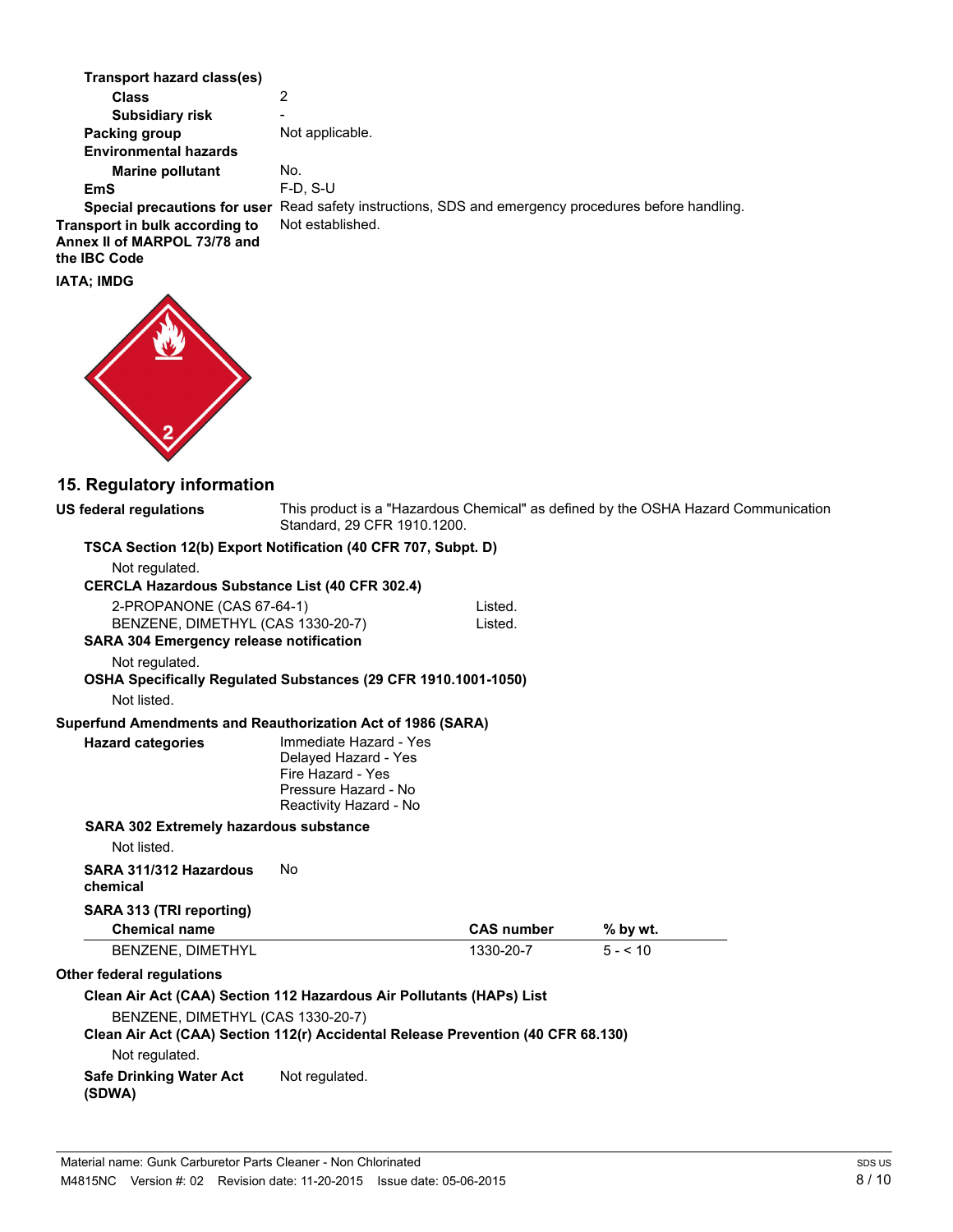|                                                         |                                                                       | Drug Enforcement Administration (DEA). List 2, Essential Chemicals (21 CFR 1310.02(b) and 1310.04(f)(2) and              |                        |
|---------------------------------------------------------|-----------------------------------------------------------------------|--------------------------------------------------------------------------------------------------------------------------|------------------------|
| <b>Chemical Code Number</b>                             |                                                                       |                                                                                                                          |                        |
| 2-PROPANONE (CAS 67-64-1)                               |                                                                       | 6532                                                                                                                     |                        |
|                                                         |                                                                       | Drug Enforcement Administration (DEA). List 1 & 2 Exempt Chemical Mixtures (21 CFR 1310.12(c))                           |                        |
| 2-PROPANONE (CAS 67-64-1)                               | <b>DEA Exempt Chemical Mixtures Code Number</b>                       | 35 %WV                                                                                                                   |                        |
| 2-PROPANONE (CAS 67-64-1)                               |                                                                       | 6532                                                                                                                     |                        |
| US state regulations                                    |                                                                       |                                                                                                                          |                        |
|                                                         |                                                                       | US. California Controlled Substances. CA Department of Justice (California Health and Safety Code Section 11100)         |                        |
| Not listed.                                             |                                                                       |                                                                                                                          |                        |
|                                                         |                                                                       | US. California. Candidate Chemicals List. Safer Consumer Products Regulations (Cal. Code Regs, tit. 22, 69502.3, subd.   |                        |
| (a)                                                     |                                                                       |                                                                                                                          |                        |
| 2-PROPANONE (CAS 67-64-1)                               |                                                                       |                                                                                                                          |                        |
| BENZENE, DIMETHYL (CAS 1330-20-7)                       | Distillates (petroleum), Hydrotreated Light (CAS 64742-47-8)          |                                                                                                                          |                        |
| US. Massachusetts RTK - Substance List                  |                                                                       |                                                                                                                          |                        |
| 2-PROPANONE (CAS 67-64-1)                               |                                                                       |                                                                                                                          |                        |
| BENZENE, DIMETHYL (CAS 1330-20-7)                       |                                                                       |                                                                                                                          |                        |
| Carbon Dioxide (CAS 124-38-9)                           | Distillates (petroleum), Hydrotreated Light (CAS 64742-47-8)          |                                                                                                                          |                        |
| US. New Jersey Worker and Community Right-to-Know Act   |                                                                       |                                                                                                                          |                        |
| 2-PROPANONE (CAS 67-64-1)                               |                                                                       |                                                                                                                          |                        |
| BENZENE, DIMETHYL (CAS 1330-20-7)                       |                                                                       |                                                                                                                          |                        |
| Carbon Dioxide (CAS 124-38-9)                           |                                                                       |                                                                                                                          |                        |
| US. Pennsylvania Worker and Community Right-to-Know Law | Distillates (petroleum), Hydrotreated Light (CAS 64742-47-8)          |                                                                                                                          |                        |
| 2-PROPANONE (CAS 67-64-1)                               |                                                                       |                                                                                                                          |                        |
| BENZENE, DIMETHYL (CAS 1330-20-7)                       |                                                                       |                                                                                                                          |                        |
| Carbon Dioxide (CAS 124-38-9)                           |                                                                       |                                                                                                                          |                        |
| US. Rhode Island RTK                                    | Distillates (petroleum), Hydrotreated Light (CAS 64742-47-8)          |                                                                                                                          |                        |
| 2-PROPANONE (CAS 67-64-1)                               |                                                                       |                                                                                                                          |                        |
| BENZENE, DIMETHYL (CAS 1330-20-7)                       |                                                                       |                                                                                                                          |                        |
| US. California Proposition 65                           |                                                                       |                                                                                                                          |                        |
|                                                         | any chemicals currently listed as carcinogens or reproductive toxins. | California Safe Drinking Water and Toxic Enforcement Act of 1986 (Proposition 65): This material is not known to contain |                        |
| International Inventories                               |                                                                       |                                                                                                                          |                        |
| Country(s) or region                                    | <b>Inventory name</b>                                                 |                                                                                                                          | On inventory (yes/no)* |
| Australia                                               |                                                                       | Australian Inventory of Chemical Substances (AICS)                                                                       | Yes                    |
| Canada                                                  | Domestic Substances List (DSL)                                        |                                                                                                                          | Yes                    |
| Canada                                                  | Non-Domestic Substances List (NDSL)                                   |                                                                                                                          | No                     |
| China                                                   |                                                                       | Inventory of Existing Chemical Substances in China (IECSC)                                                               | Yes                    |
| Europe                                                  | Substances (EINECS)                                                   | European Inventory of Existing Commercial Chemical                                                                       | Yes                    |
| Europe                                                  |                                                                       | European List of Notified Chemical Substances (ELINCS)                                                                   | No                     |
| Japan                                                   |                                                                       | Inventory of Existing and New Chemical Substances (ENCS)                                                                 | No                     |
| Korea                                                   | Existing Chemicals List (ECL)                                         |                                                                                                                          | Yes                    |
| New Zealand                                             | New Zealand Inventory                                                 |                                                                                                                          | Yes                    |
| Philippines                                             | (PICCS)                                                               | Philippine Inventory of Chemicals and Chemical Substances                                                                | Yes                    |
| United States & Puerto Rico                             |                                                                       | Toxic Substances Control Act (TSCA) Inventory                                                                            | Yes                    |

\*A "Yes" indicates that all components of this product comply with the inventory requirements administered by the governing country(s)

A "No" indicates that one or more components of the product are not listed or exempt from listing on the inventory administered by the governing country(s).

### **16. Other information, including date of preparation or last revision**

| Issue date    | 05-06-2015 |
|---------------|------------|
| Revision date | 11-20-2015 |